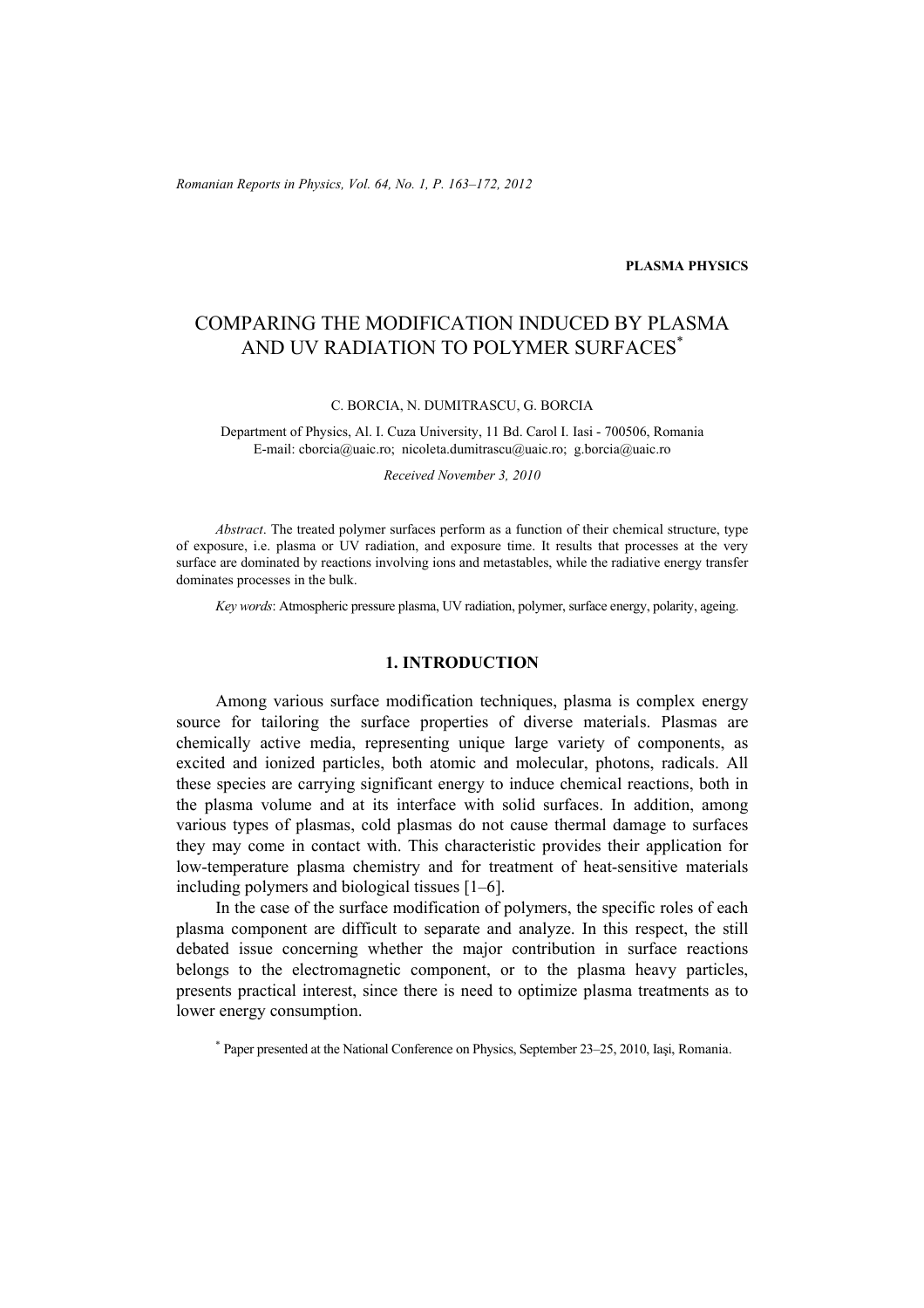Taking into account the above, this paper presents results on the surface processing of polymer films, by exposure under the entire plasma beam and exposure only under the UV radiation plasma component, in the same plasma reactor working at atmospheric pressure. Different treatment times were tested and the stability with time of the surface properties was also monitored. Results allowed to conclude on the paramount role of plasma particles in triggering surface modification, and to consequently optimize the plasma treatment parameters as to efficient and stable surface modification.

# **2. EXPERIMENTAL**

The plasma is generated using a dielectric barrier discharge (DBD). The plasma reactor arrangement has an asymmetrical electrode configuration, with adjustable inter-electrode gap, between 1 mm up to a few cm. The HV electrode is a disc with radius 2 mm and the grounded electrode is a metallic plate, covered with a glass plate 1 mm thick. In this configuration, the gas flow generates a discharge beam, about 2 mm wide, which spreads on the polymer film, due to dielectric effect, in a surface discharge covering about 5 cm<sup>2</sup> [7].

The samples to be treated are placed on the glass plate. The discharge is generated using HV pulses at 2 kHz frequency, 20 µs pulse width, 4 kV amplitude. The peak discharge current is 12 mA, whilst the energy deposited in the discharge during one cycle (pulse) of the DBD, calculated using voltage *versus* charge Lissajous figures, is 78 µJ. Figure 1 presents, as example, the DBD voltage and current intensity waveform, were the single-peak current, without spikes due to filamentary streamers, emphasizes the homogeneous diffuse discharge regime obtained in the present arrangement.

Helium is used here as working gas, at 60 sccm constant flow rate, where the gas selection is based on He being the most convenient gas while working at atmospheric pressure, since it allows stabilizing homogeneous glow discharges much easier compared to other gases, at lower sustaining voltages and interelectrode gaps as high as a few centimeters. Helium is also very suitable for use in polymer surface treatments, with its low degradation effect and reaction enthalpy on heat transfer rate to the surface, and also high properties of crosslinking and functionalization onto the surface [8–10].

Importantly, in the present flow-through system, non-negligible amount of air is entrained in the plasma beam by the gas flow, conducting to occurrence of excited atomic and molecular oxygen species in the discharge. In this respect, it is well known that oxygen, present even at very low levels, potentially represents very surface and volume reactive species.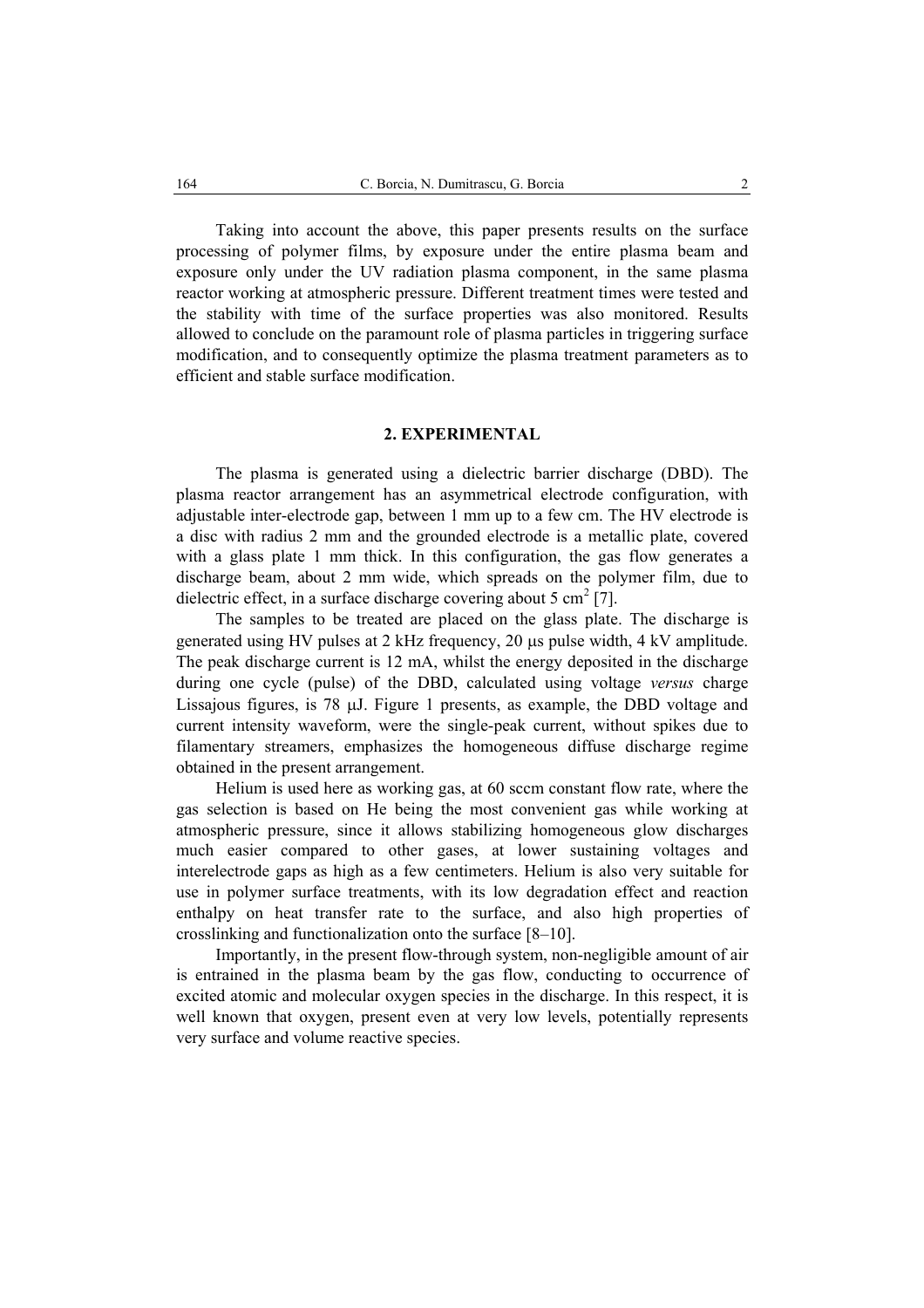

Fig. 1 – DBD voltage and current waveform**.** 

Under such conditions, the species most susceptible to be taken into account in reactions at the plasma-polymer interface are the two He metastables,  $2<sup>3</sup>S$  and  $2^{1}$ S, known to bear remarkable high excitation energy, 19.8 eV and 20.6 eV, respectively, the highly reactive atomic and molecular oxygen species and the very high energy UV photons.

Taking into account the above, two experimental situations are explored, in order to separate the contribution of the electromagnetic plasma component to surface reactions, by firstly exposing directly the polymer samples to DBD plasma, and then setting up the exposure with the sample covered with a quartz slide, 0.5 mm thick. In the first situation, all reactive plasma components, *i.e.* particles and radiation, reach the surface, whereas in the second situation there is only the radiation component, with  $\lambda > 230$  nm, which interacts with the surface.

Treatments are performed on two types of polymer commercial films (Goodfellow Ltd.), presented to the discharge as films 0.25 mm thick, polyamide-6 (PA-6) and polytetrafluorethylene (PTFE), selected due to their very different chemical structure (Fig. 2) and susceptibility to surface modification. Whereas PA-6 is high surface polarity polymer, being thus expected to show significant modification after rather short plasma exposure, PTFE has high chemical inertness and resistance to external agents and is presumed to show negligible modification unless large energy is available to transfer at the surface [7].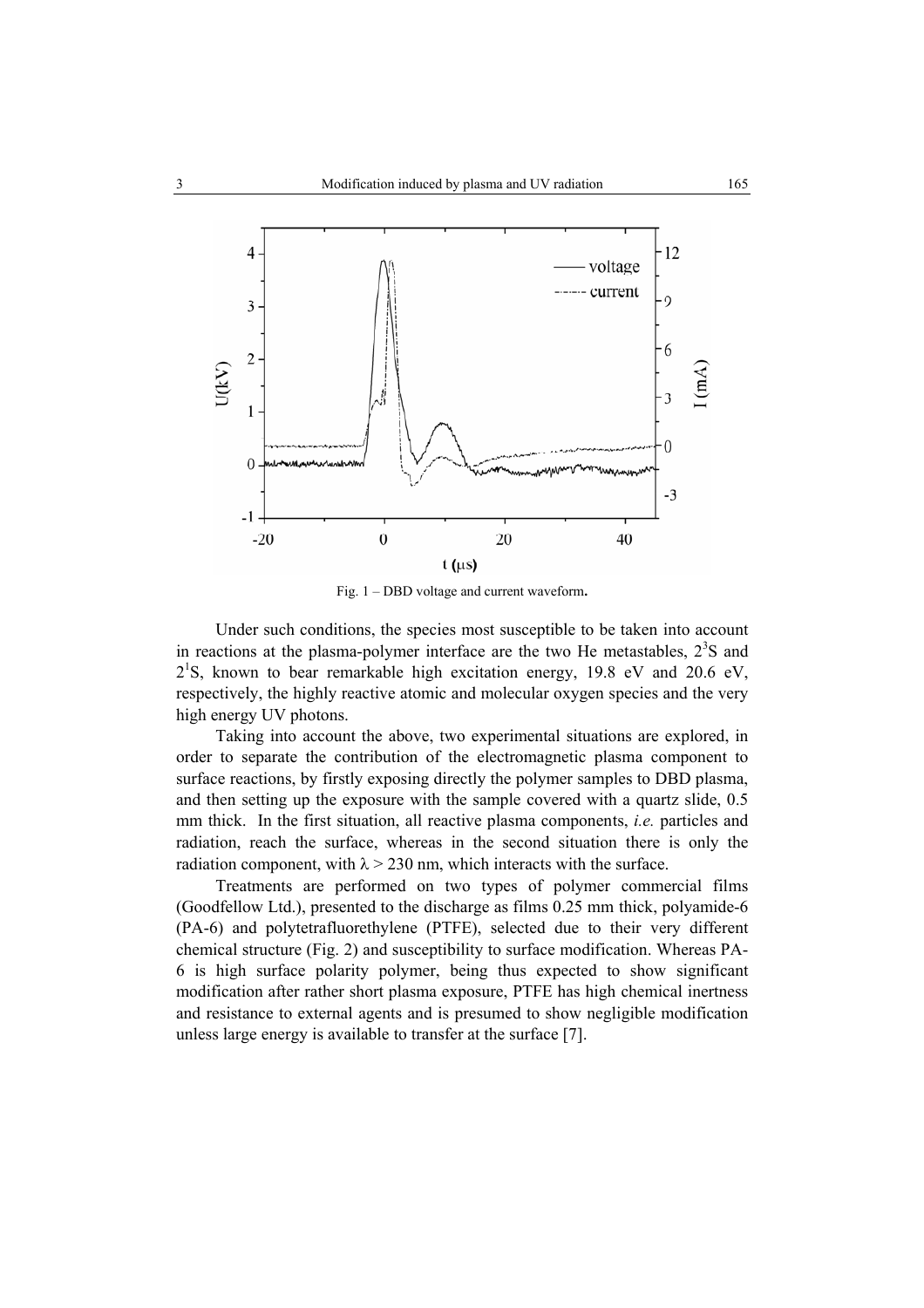

Fig. 2 – Chemical structure of PA-6 and PTFE polymers**.** 

Treatments are performed for 10 s exposure time, chosen in correlation with previous experiments, as allowing effective and stable surface modification [4].

The surface analysis is performed by contact angle measurement, technique which is very sensitive to changes occurring in the one-two near-surface monolayers. Contact angle values allow evaluation of the surface energetic characteristics and monitoring the ageing behaviour of plasma-exposed polymer surfaces. Contact angles are obtained using the sessile drop technique, under controlled conditions of room temperature and humidity, at different intervals after the surface treatment, up to 15 days. Bidistilled water and formamide are used as test liquids for calculation of the surface energy components.

The quantities characterizing the surface energetic and its adhesion properties in contact with the environment are thus calculated: adhesion work  $W_a$ , surface energy of the solid surface  $\gamma_{sv}$ , polar  $\gamma_{sv}^p$  and dispersive  $\gamma_{sv}^d$  component of the surface energy, surface polarity  $P$ . All these parameters were calculated for untreated samples, DBD and UV-treated samples, immediately after the treatment and after ageing.

#### **3. RESULTS**

The treated polymer surfaces perform differently, as a function of their chemical structure, type of exposure, *i.e.* plasma or UV radiation, and exposure time. In this respect, Tables 1 and 2 display the values of the adhesion work of water, the components of the surface energy and the surface polarity for various exposed samples, generally indicating increase of the surface hydrophilicity and polarity after treatment.

These data point out that the degree of modification is significantly higher for PA-6 than for PTFE, for all treatment conditions, and that increase of exposure time induces higher modification of the surface. Nonetheless, the modification induced only by the UV plasma component is considerably lower than that induced by total plasma exposure, although the exposure duration was deliberately selected much higher for the UV component.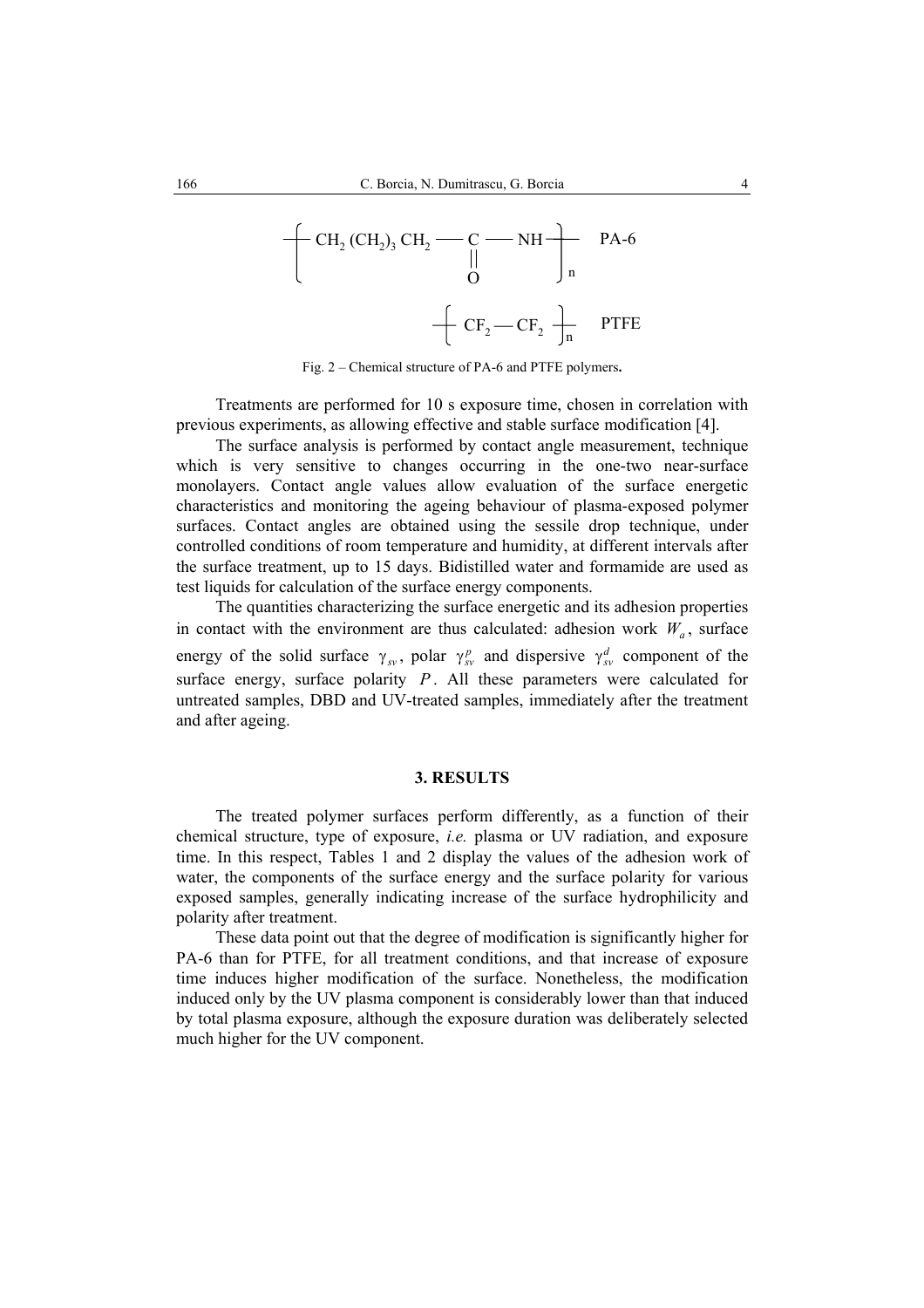#### *Table 1*

## $W_a$  of water,  $\gamma_{sv}^p$ ,  $\gamma_{sv}^d$  and *P*, for DBD and UV radiation treated PA-6, as a function of the exposure time

| Treatment / exposure<br>time | $W_a$ [mJ/m <sup>2</sup> ] | $\gamma_{\rm sv}^p$ [mJ/m <sup>2</sup> ] | $\gamma_{\rm sv}^p$ [mJ/m <sup>2</sup> ] | P    |
|------------------------------|----------------------------|------------------------------------------|------------------------------------------|------|
| untreated                    | 106.6                      | 11.99                                    | 37.73                                    | 0.24 |
| DBD $/10 s$                  | 129.7                      | 32.10                                    | 27.39                                    | 0.54 |
| DBD $/30s$                   | 135.6                      | 40.69                                    | 22.76                                    | 0.64 |
| $DBD/1$ min                  | 135.6                      | 42.21                                    | 22.07                                    | 0.66 |
| UV/30 s                      | 108.5                      | 13.04                                    | 37.42                                    | 0.26 |
| $UV/2$ min                   | 114.3                      | 17.45                                    | 37.08                                    | 0.32 |
| $UV/5$ min                   | 121.1                      | 21.28                                    | 31.92                                    | 0.40 |

### *Table 2*

### $W_a$  of water,  $\gamma_{sv}^p$ ,  $\gamma_{sv}^d$  and *P*, for DBD and UV radiation treated PTFE, as a function of the exposure time

| Treatment / exposure<br>time | $W_a$ [mJ/m <sup>2</sup> ] | $\gamma_{\rm sv}^p$ [mJ/m <sup>2</sup> ] | $\gamma_{sv}^p$ [mJ/m <sup>2</sup> ] | P     |
|------------------------------|----------------------------|------------------------------------------|--------------------------------------|-------|
| untreated                    | 37.6                       | 0.18                                     | 11.51                                | 0.015 |
| DBD / 10 s                   | 57.3                       | 1.06                                     | 28.38                                | 0.036 |
| DBD $/30 s$                  | 60.0                       | 1.14                                     | 22.93                                | 0.047 |
| DBD / 1 min                  | 64.5                       | 2.01                                     | 28.72                                | 0.065 |
| UV/30 s                      | 38.4                       | 0.24                                     | 13.88                                | 0.017 |
| $UV/2$ min                   | 40.8                       | 0.40                                     | 18.65                                | 0.021 |
| $UV/5$ min                   | 41.1                       | 0.44                                     | 16.48                                | 0.026 |



Fig. 3 – Adhesion work of water on DBD (solid line —) and UV radiation (dash line ---) treated PA-6, *vs*. ageing time**.**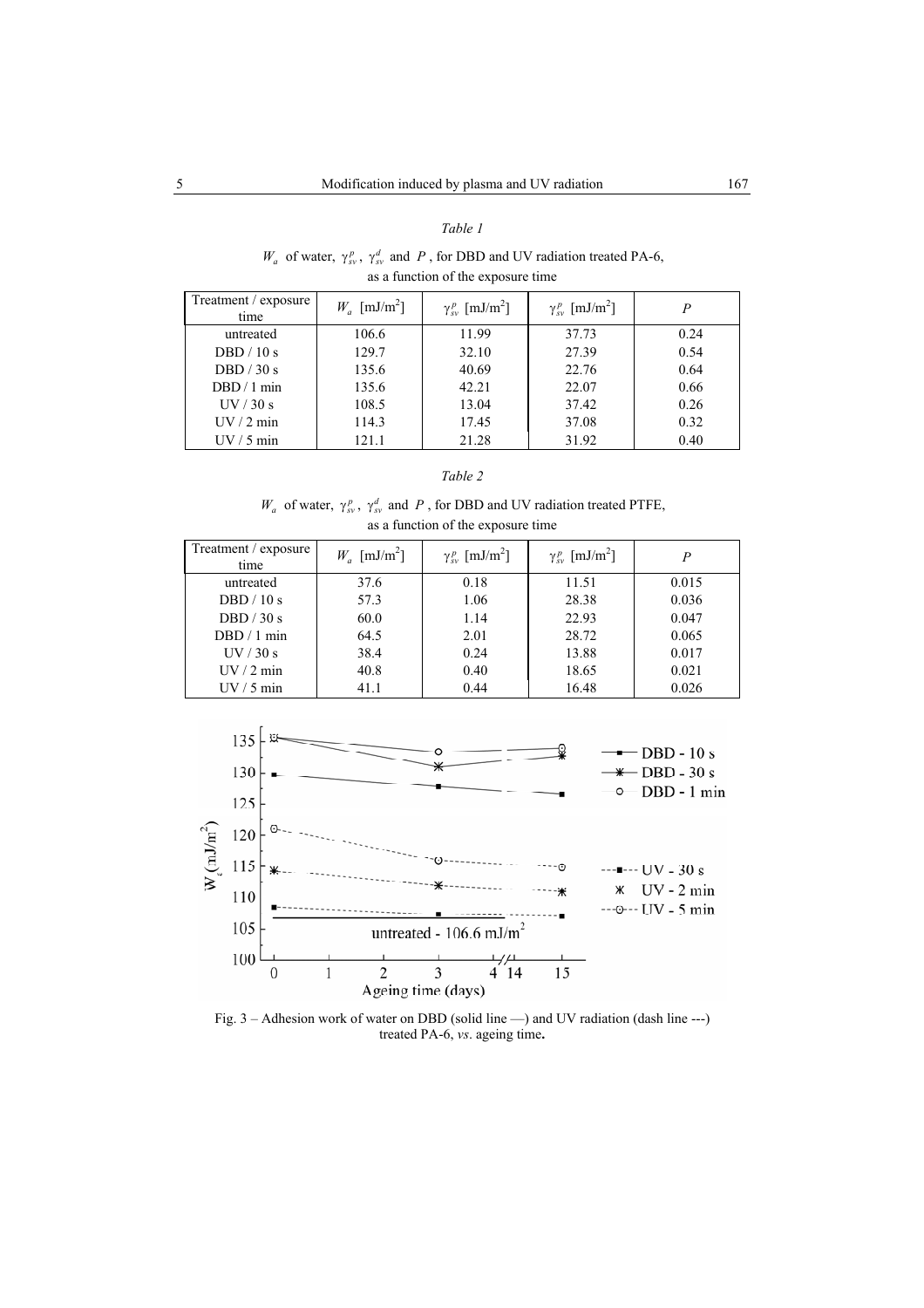

Fig. 4 – Adhesion work of water on DBD (solid line —) and UV radiation (dash line ---) treated PTFE, *vs*. ageing time**.** 

The modification of the surface hydrophilicity by DBD exposure is very rapid, as 22% increase for  $W_a$  and 125% for *P*, and 52% increase for  $W_a$  and 133% for *P* , is observed for 10 s DBD treated PA-6 and PTFE, respectively. The surface modification by DBD also levels out rapidly, as values obtained for exposure longer than 30 s remain almost constant. It is noteworthy the increase by a factor 1.7 in adhesion work and 4.3 in polarity of the 30 s DBD treated PTFE.

Although the modification by UV component increases continuously with exposure time, it remains at a lower level than the modification by DBD, even for a few minutes exposure, compared to 10 s DBD. The UV component of the plasma seems to have very reduced effect on the PTFE sample, whereas the increase of  $W_a$ and *P* is only by a factor 1.1 and 1.6, respectively, for 5 min UV treated PA-6.

The ageing behaviour of the samples is illustrated in Figs. 3 and 4, showing the variation of the adhesion work with water as a function of the ageing time, for various exposed samples. For all samples, the degree of recovery of the surface hydrophilicity is reduced, pointing out to the stability of the surface properties achieved by treatment.

#### **4. DISCUSSION**

Plasma represents a very reactive environment when in contact with a polymer surface. The physical-chemical reactions break the physical and chemical bonds, yielding active sites, polar groups and scission products onto the polymer surface. Plasma treatment promotes thus removing the small molecules and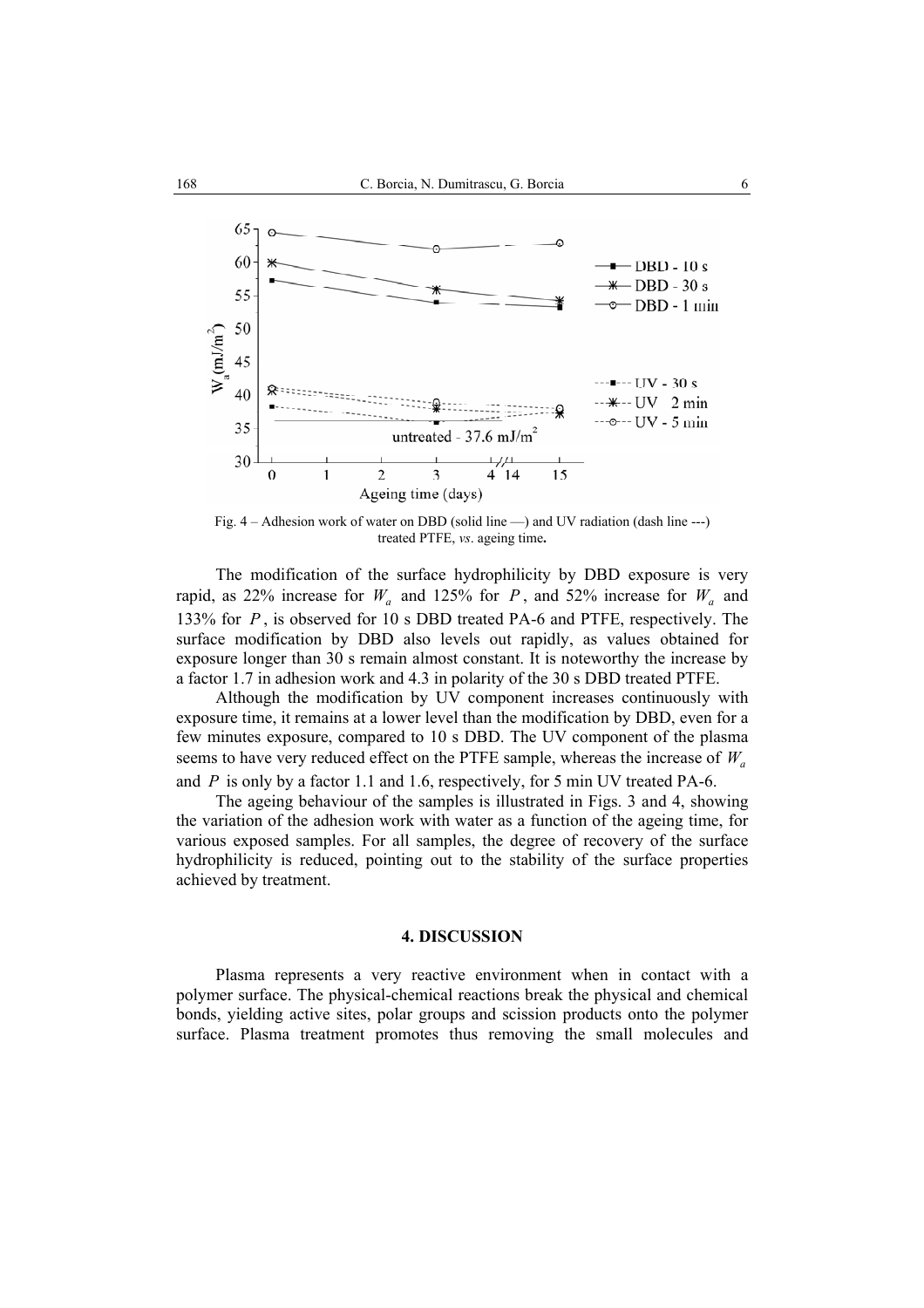fragments, limiting their interfacial diffusion and other specific interactions across the interface, and triggers formation of a new functionalized surface layer.

In the first place, the plasma treatment can ensure a clean surface of exposed materials, by breaking the weak chemical bonds and removing the small molecules and contaminants with low molecular weight that are typically formed on the surface during the manufacturing and storage. This cleaning effect generates changes in surface texture, wettability, improves surface wettability, print quality, dyeability and adhesion, cross-linking, bondability etc., whereas radicals formed at the surface trigger secondary reactions, such as functionalization and intermolecular crosslinking.

Generally, as the first step in surface chemical modification by plasma, the following set of free-radical reaction pathways and molecular reaction products are known to occur

$$
RH \rightarrow R^* + H^*
$$
  
\n
$$
RR \rightarrow R^* + R^*
$$
  
\n
$$
R - CH_2 - CH_2 - R \rightarrow R - CH = CH - R + H_2.
$$

Importantly, these reactions are triggered by a source of energy capable of bond breakage, as metastable atomic and molecular species, energetic ions or UV photons. In presence of an oxidizing agent, as is the case for practically all plasmas, due either to residual air present or entrained by gas flow in the plasma reactor, or gas desorption  $(H_2O, \text{ air})$  from walls or samples, these reactions are followed by chain-propagating radical reactions

$$
R^+ + O_2 \rightarrow ROO^*
$$
  
ROO<sup>+</sup> + RH  $\rightarrow R^+ + ROOH$ .

Then, the peroxy radicals  $ROO<sup>o</sup>$  can lead to three possible reaction pathways, namely crosslinking, and functionalization with or without scission of the polymer chain. Examples of crosslinking, which terminate the chain reaction, are

$$
R^+ + R^+ \rightarrow RR
$$
  
ROO' + R'  $\rightarrow$  ROOR  
ROO' + ROO'  $\rightarrow$  ROOR + O<sub>2</sub>.

Examples of functionalization and further chain propagating reactions are

$$
ROOH \rightarrow RO^{\cdot} + ^{\cdot}OH
$$
  
RO^{\cdot} + OH \rightarrow ROH + R^{\cdot}   
COH + RH \rightarrow H\_2O + R^{\cdot}.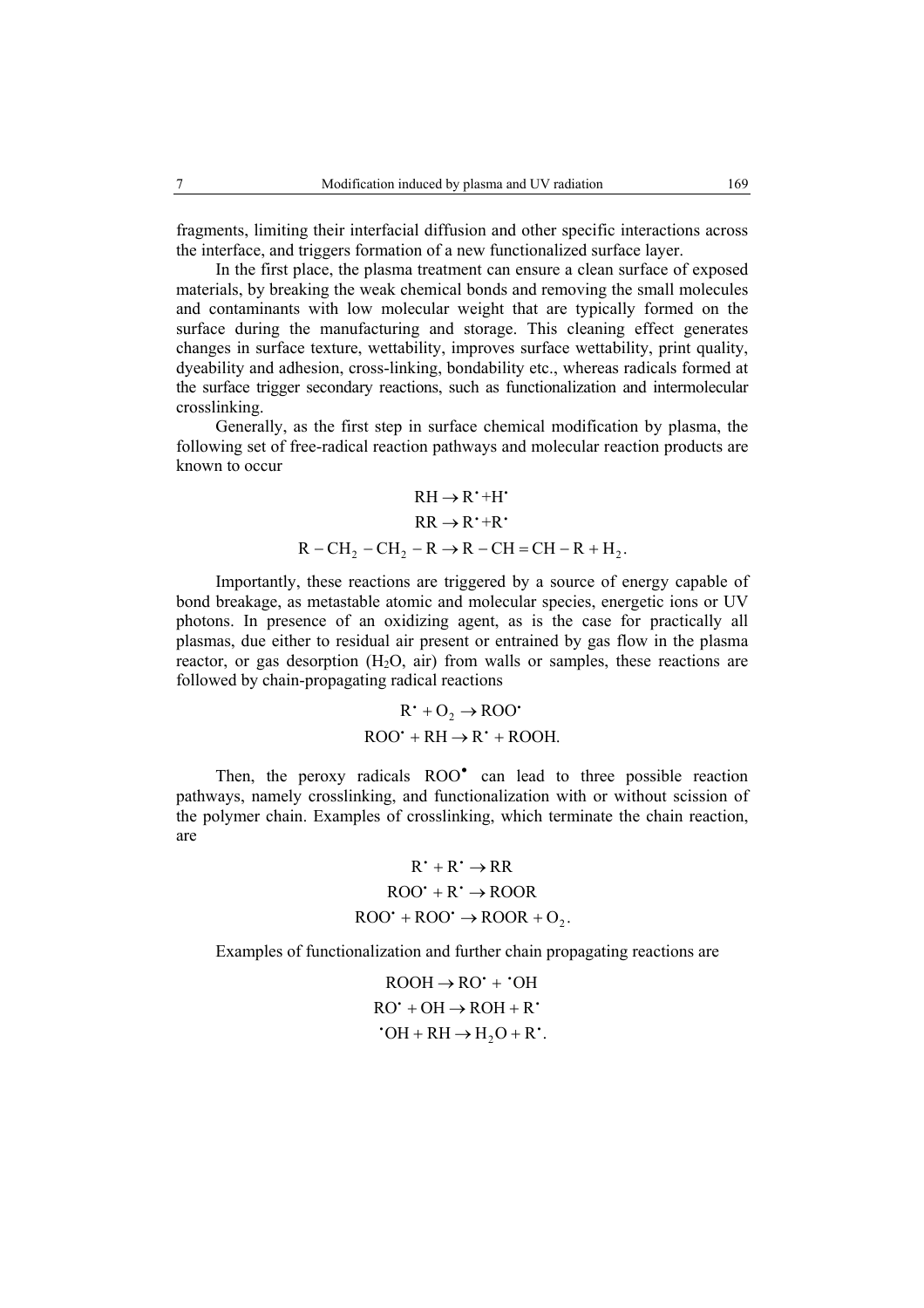There are, of course, more possible reactions, for example ionization reactions under VUV photons with  $\lambda \le 100$  nm. The result of all possible reaction pathways is a wide variety of oxidation products, including C-OH (alcohol), C=O (carbonyl, ketone, or aldehyde), C-O-C (ether), COOH (carboxylic acid), COOC (ester) etc. [11].

The considerable changes in surface composition, particularly the presence of highly polar groups, such as hydroxil or carbonyl, radically alter the surface energy of a polymer, and particularly its polar component  $\gamma_{sv}^p$ . This rise in surface energy is readily demonstrated by our results.

Yet, the degree of surface modification appears to be clearly different for DBD and UV radiation exposure, demonstrating the role of bombardment of the polymer surface by heavy particles from plasma, as the primary source of energy for surface reactions.

It is exact that UV radiation is an important component in many plasmas of technological interest, namely those of  $H_2$ ,  $N_2$ ,  $O_2$ ,  $He$  and Ar, in the VUV to visible wavelength range, *i.e.* ~100–400 nm [11]. Hydrogen plasma, particularly, shows very intense VUV emission below 160 nm due to the Lyman and Werner bands, and the Lyman atomic resonance line 121.5 nm. Nitrogen and oxygen also possess certain intense emission lines in the VUV, for example the 130.5 nm resonance line of atomic oxygen, accompanied by weaker molecular bands.

However, it is the rare gas (He and Ar) spectral emissions which display rather remarkable characteristics, in that many of the intense VUV features do not originate from these gases, but rather from omnipresent impurities such as water vapor, or small air leaks. Due to the well-known Penning energy transfer from long-lived He\* or Ar\* metastables, even trace amounts of impurities can lead to quite intense emissions. Taking this into account, yet also by the fact that the environmental stability of polymers depends on the photochemistry of polymers in the near-UV and visible ranges, the interaction of UV radiation with polymers has been thoroughly studied [12, 13], being established that polymers are sensitive to extended exposure to UV radiation.

For example, studies on the plasma and VUV photochemical processes in low-pressure reactors showed that UV radiation induces polymer crosslinking [11, 14, 15].

Nonetheless, all results pointed to those UV-induced effects occur well below the immediate surface region of plasma-treated polymers, being noticeable for rather long exposure times, whereas the rapid modification of the outermost monolayer, at least in what concerns crosslinking, could be attributed to the direct energy transfer from ions and metastables.

Present results are evidently pointing to the primary contribution of heavy particles in the modification of the surface outermost layer. It results that processes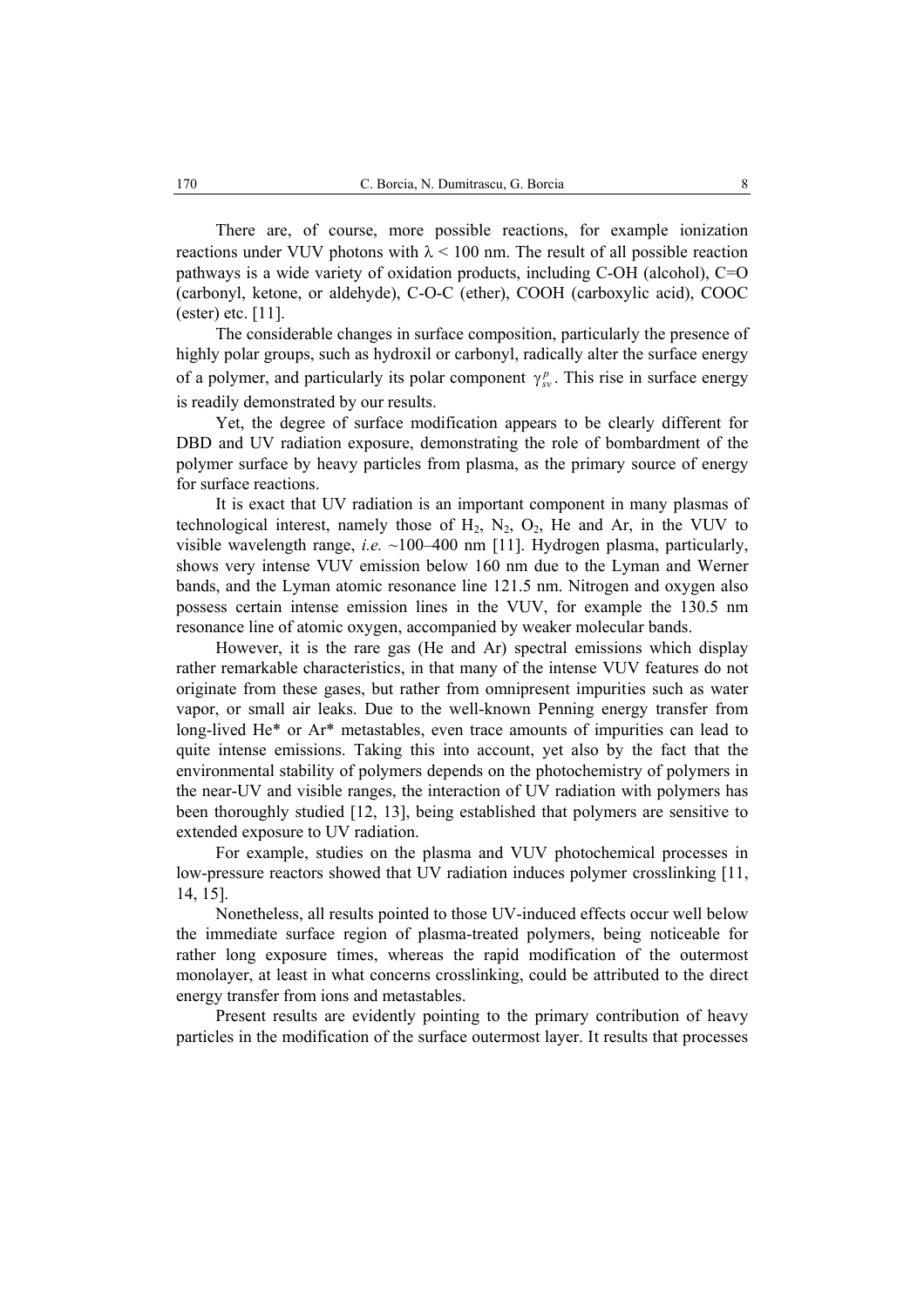at the very surface of a sample are dominated by reactions involving ions and metastables, while the radiative energy transfer dominates processes in the bulk of the material [14, 16]. Nonetheless, surface modification is due to complex processes, involving free radicals and polar groups created by the plasma, that can then recombine to trigger branching and crosslinking, whereas effective and stable surface modification can be attained by plasma exposure as short as a few seconds.

## **5. CONCLUSION**

Mechanisms responsible for surface modification in plasma are complex, involving excited and ionized particles, photons, radicals. Even though all these species possess enough energy to induce surface chemical reactions on polymers, their respective role in surface modification is different. Present results, on surface properties of polymer films processed by exposure under plasma and then only under the UV radiation plasma component, in the same plasma reactor, allow to conclude on the paramount role of plasma particles in triggering surface modification. The treated polymer surfaces are shown to perform differently, as a function of their chemical structure, type of exposure, *i.e.* plasma or UV radiation, and exposure time. Surface analysis results point out to the primary contribution of heavy particles in the modification of the surface outermost layer. It follows that processes at the very surface of a polymer sample are dominated by reactions involving ions and metastables, while the radiative energy transfer dominates processes in the bulk of the material. These aspects should be taken into account in surface processing using plasma, in order to optimize the plasma treatment parameters as to efficient and stable surface modification.

### **REFERENCES**

- 1. R. D'Agostino*, Plasma deposition, treatment, and etching of polymers*, Academic Press, San Diego, 1990.
- 2. M. Strobel, C.S. Lyons, K.L. Mittal (Eds.), *Plasma surface modification of polymers: relevance to adhesion*, VSP, Zeist, 1995.
- 3. N. Dumitrascu, C. Borcia, Surf. Coat. Technol., **201**, 1117–1123 (2006).
- 4. G. Borcia, N. Dumitrascu, G. Popa, J. Optoelectron. Adv. Mater., **7**, 2535–2538 (2005).
- 5. G. Borcia, C.A. Anderson, N.M.D. Brown, Appl. Surf. Sci., **225**, 186–197 (2004).
- 6. G. Borcia, C.A. Anderson, N.M.D. Brown, Appl. Surf. Sci., **221**, 203–214 (2004).
- 7. C. Borcia, G. Borcia, N. Dumitrascu, J. Optoelectron. Adv. Mater., **10**, 675–679 (2008).
- 8. F. Massines, A. Rabehi, P. Decomps, R. Ben Gadri, P. Segur, C. Mayoux, J. Appl. Phys., **83**, 2950–2957 (1998).
- 9. D.T. Clark, A. Dilks, J. Polym. Sci. Polym. Chem. Ed., **16**, 911–936 (1978).